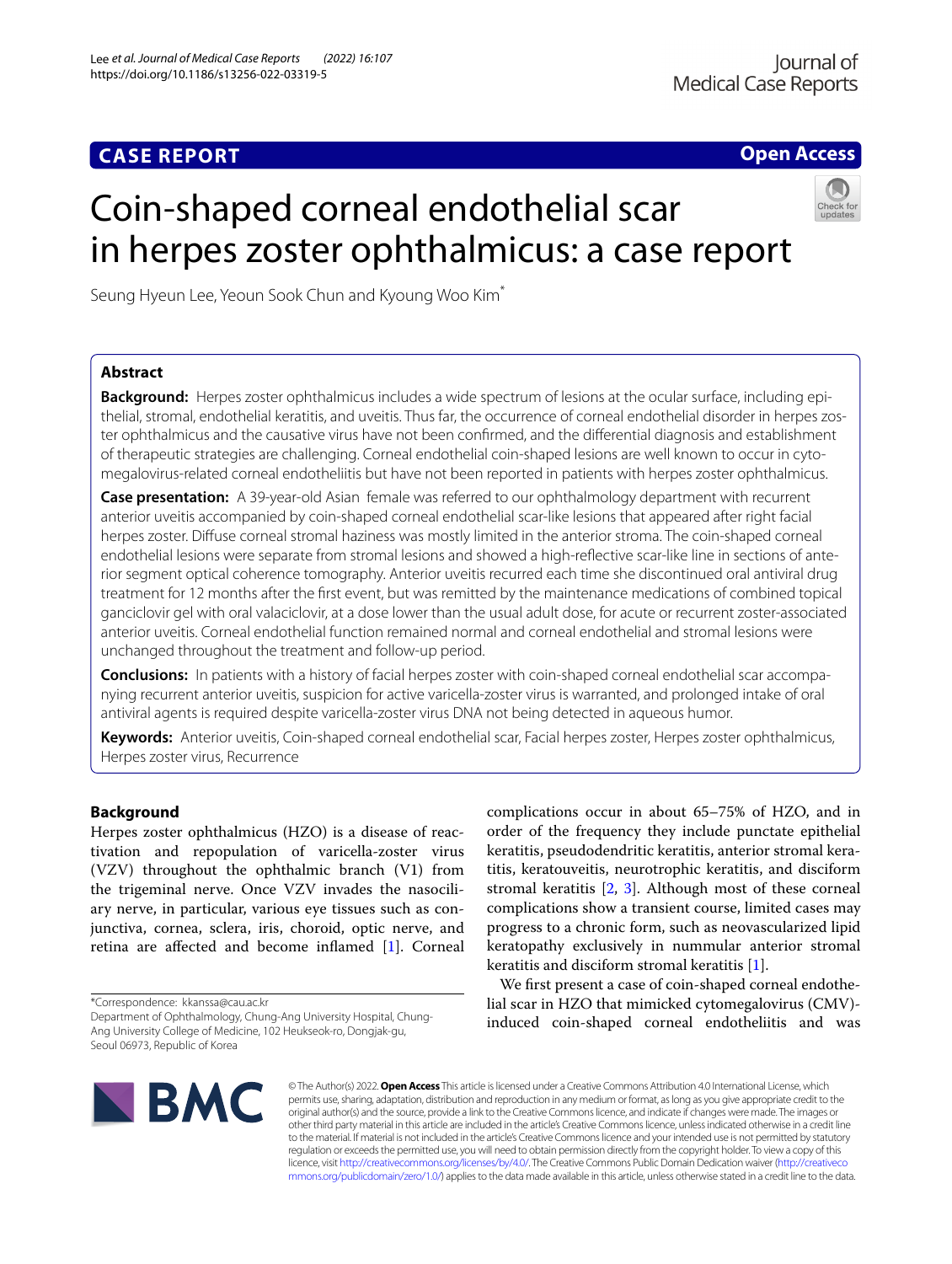remitted by combination therapy of low-dose oral valacyclovir and topical ganciclovir gel.

#### **Case presentation**

A 39-year-old Asian female was referred for corneal endothelial abnormality with recurrent anterior uveitis and intraocular pressure (IOP) elevation in her right eye. One month before her initial ocular symptoms, she had skin lesions with pain, having noticed blisters on the forehead and swelling with redness on her right upper and lower eyelids; she had been diagnosed with zoster at the right ophthalmic branch dermatome of the trigeminal nerve. As a usual treatment of zoster, the initial episode of the zoster was treated with oral famciclovir 250 mg three times daily for 1 week. She was previously diagnosed with hepatitis, but she had no other past medical, surgical, social, or family history to specify.

On her frst visit to our institute, the corrected visual acuity of the right eye was 20/20 and IOP was 14 mmHg. Copious ciliary injection was noted (Fig. [1](#page-1-0)A), and at 10 o'clock mid-periphery of the cornea and the center, coin-shaped corneal endothelial scar-like lesions were observed between or below the areas of cornea stromal haziness (Fig. [1B](#page-1-0), C). On anterior segment ocular optical tomography, corneal endothelial lesions appeared as highly refective lines at the level of Descemet's mem-brane (Fig. [1D](#page-1-0)). There was no corneal edema in the area of corneal endothelial lesions, and the corneal endothelial cell density was normal.

Herpes simplex virus (HSV), CMV, VZV, Epstein– Barr virus (EBV), and human herpesvirus (HHV) type 6 were all negative by multiplex polymerase chain reaction (PCR) from aqueous humor sample. Serological anti-human immunodefciency virus antibody, antinuclear antibody, rheumatoid factor, and human leukocyte antigen-B51 were negative. Diferential blood cell counts were also within the normal range. However, based on the history of typical facial zoster at V1 dermatome and the concurrent recurrent anterior uveitis, the patient was presumed to have HZO, and oral valaciclovir (ValACV) 500 mg twice per day, topical ganciclovir gel (Virgan, Laboratiores Théa, Clermont-Ferrand, France) five times



<span id="page-1-0"></span>(**B**, arrows) are shown. **C**, **D** At 10 o'clock mid-periphery of the cornea (**C**, the magnifed view of the white rectangle in **B**), a coin-shaped corneal endothelial scar-like lesion comprising scar-like opaque foci (**C**, yellow arrowheads) with overlying corneal stromal haziness (**C**, white arrowhead) is noted. Anterior segment optical tomography (**D**) at the area of the lesion (**C**), accordingly, revealed a highly refective line at the level of Descemet's membrane (**D**, yellow arrowheads) and overlying stromal opaque lesions (**D**, white arrowheads). **E** After 5 months, the coin-shaped endothelial lesions remained without noticeable change. **F** At 1 year, the coin-shaped corneal endothelial scar-like lesions became sparse (inside the yellow rectangle)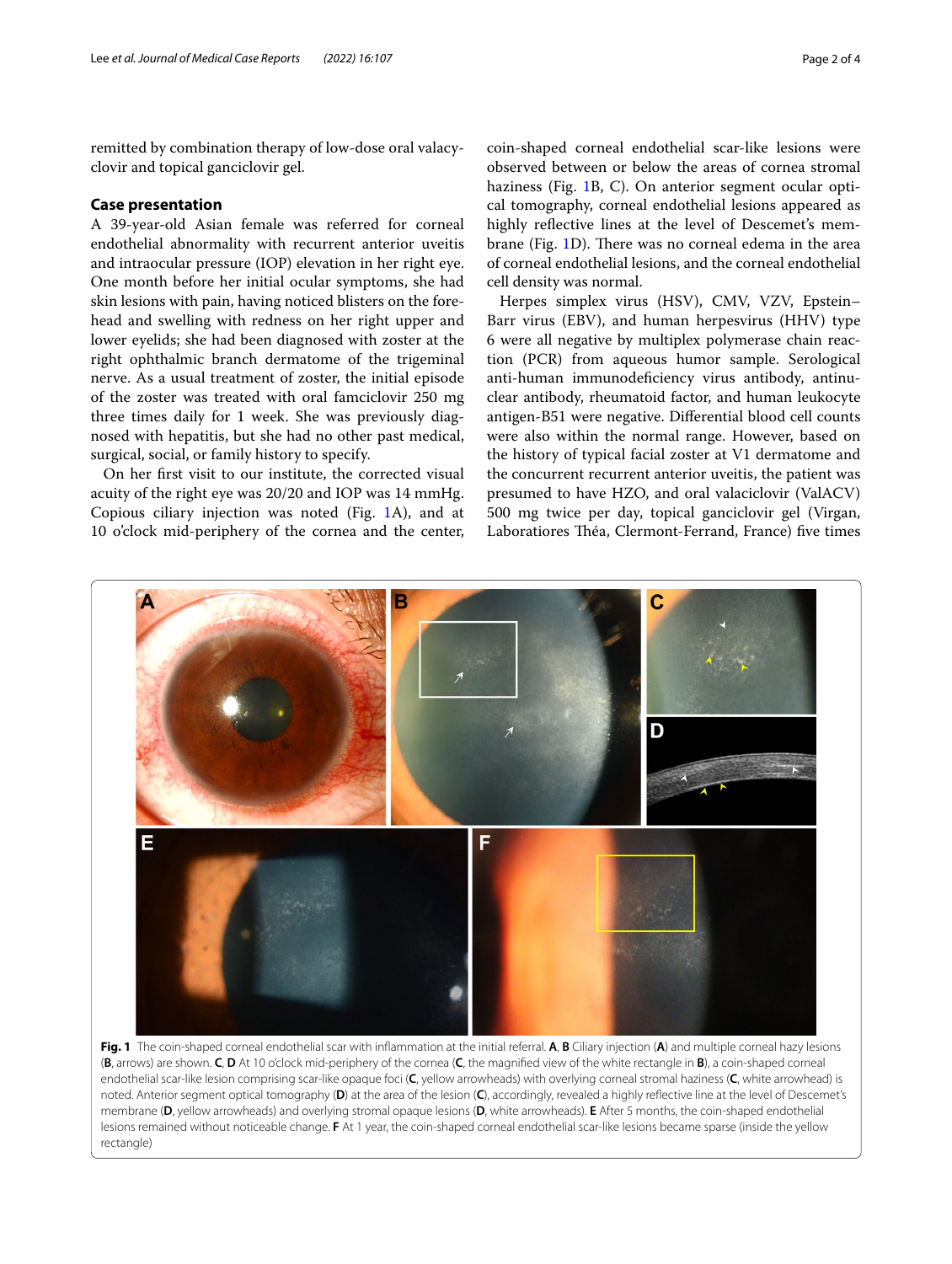per day, and 0.1% fuorometholone four times per day were started. After 5 months, while anterior uveitis was in remission, coin-shaped endothelial lesions remained similar in appearance (Fig. [1E](#page-1-0)). Although the anterior uveitis recurred once within 10 days after discontinuance of ValACV, there was no additional recurrence of anterior uveitis with intake of oral ValACV 500 mg twice per day for 1 year afterward. At 1 year, the coin-shaped corneal endothelial scar-like lesions remained but became sparse (Fig.  $1F$  $1F$ ). The corneal endothelial cell density was normal, without occurrence of corneal edema.

#### **Discussion and conclusion**

One-third of HZO patients experience attacks of anterior uveitis that occur 2–4 weeks after the initial onset of HZO, and they also accompany corneal epithelial, stromal, or endothelial abnormalities  $[4]$  $[4]$ . The diagnosis of zoster anterior uveitis is usually clinically based on the history of herpes zoster, and as a confrmatory test, a polymerase chain reaction test is performed using aqueous humor. Despite the ability of PCR to distinguish viruses such as HSV, VZV, and CMV, the sensitivity of the test may decrease during the administration of antiviral agents, as in this case  $[4]$  $[4]$ . In addition, while the multiplex PCR performed in this case has the advantage of detecting various targets at once, false negative results may occur due to competition and interference between primers [\[5](#page-3-4), [6\]](#page-3-5).

The chronic or recurrent course of HZO usually occurs in the form of anterior uveitis, whereas corneal complications usually present epithelial keratitis or pseudodendritic keratitis early in the disease. Although relatively rare, other known corneal involvements of HZO include lipid keratopathy caused by disciform stromal keratitis, corneal thinning, corneal perforation, and persistent corneal edema caused by severe endotheliitis [\[1](#page-3-0), [3](#page-3-2), [7](#page-3-6)]. However, the coin-shaped corneal endothelial lesion observed in this case has not been reported. It is presumed to be a scar lesion because its shape did not change despite the clinical improvement observed on anterior segment ocular optical tomography. According to a previous study that reported detecting VZV DNA on the ocular surface for more than 1 month after onset of HZO  $[8]$  $[8]$ , it is plausible that VZV continues damaging corneal tissue during the prolonged period. Also, in this case, VZV might cause both severe stromal keratitis and corneal endotheliitis, which might have caused coin-shaped infammatory scar over recurrences.

The 50% effective dose (ED50) of the expected biological efects of acyclovir (ACV) against VZV is known to be between 2.06 and 6.28  $\mu$ M [\[9\]](#page-3-8). The concentration of ACV in the anterior chamber reached 3.26 μM when oral acyclovir 400 mg was taken fve times daily [\[10](#page-3-9)]. Based

on the similarity of blood ACV concentrations between 4000 mg daily oral ACV and 1000 mg daily oral ValACV [[11\]](#page-3-10), it can be assumed that the ACV concentration of about 6–7 μM dose was maintained in the anterior chamber after oral 500 mg of ValACV twice daily. The four to six times daily use of topical 3% ACV ointment, which is known as the efect equivalent of 0.15% ganciclovir [\[12](#page-3-11)], causes concentrations of up to 7.5  $\mu$ M in the anterior chamber [[13\]](#page-3-12) and it is even higher than ED50 of ACV to VZV. In our case, the remission of anterior uveitis, in this case, was oral antiviral dependent. This is consistent with a previous study showing that local preparations were inefective in early HZO, which may be due to VZV pathologically invading the nerves and blood vessels behind the eye; thus, oral antiviral agents may afect the tissue and trigeminal nerve pathways [\[14](#page-3-13)]. Furthermore, the recurrence after discontinuing oral ValACV and the remission after reintake of oral ValACV suggests that this case is associated with the reactivation of VZV.

Despite the corneal endothelial lesion, in this case, not resembling the coin-shaped lesion usually observed in CMV corneal endotheliitis, we suggest that severe stromal infammation in HZO may accompany adjacent round endothelial scar at deeper layers of the endothelium.

In conclusion, in patients with a history of facial herpes zoster with coin-shaped corneal endothelial scar accompanying recurrent anterior uveitis, suspicion of active VZV is warranted, and prolonged intake of oral antiviral agents is required, despite VZV DNA not being detected in aqueous humor.

#### **Abbreviations**

HZO: Herpes zoster ophthalmicus; HSV: Herpes simplex virus; CMV: Cytomegalovirus; VZV: Varicella zoster virus; EBV: Epstein–Barr virus; HHV: Human herpes virus; IOP: Intraocular pressure; ACV: Acyclovir.

#### **Acknowledgements**

Not applicable.

#### **Authors' contributions**

SHL and KWK were responsible for substantial contributions to the conception or design of the work and were major contributors in writing the manuscript. YSC was responsible for the interpretation of results. SHL, YSC, and KWK were responsible for the fnal approval of the version to be published and reviewed. All authors read and approved the fnal manuscript.

#### **Funding**

None.

#### **Availability of data and materials**

All data generated or analyzed during this study are included in this published article.

#### **Declarations**

**Ethics approval and consent to participate** Not applicable.